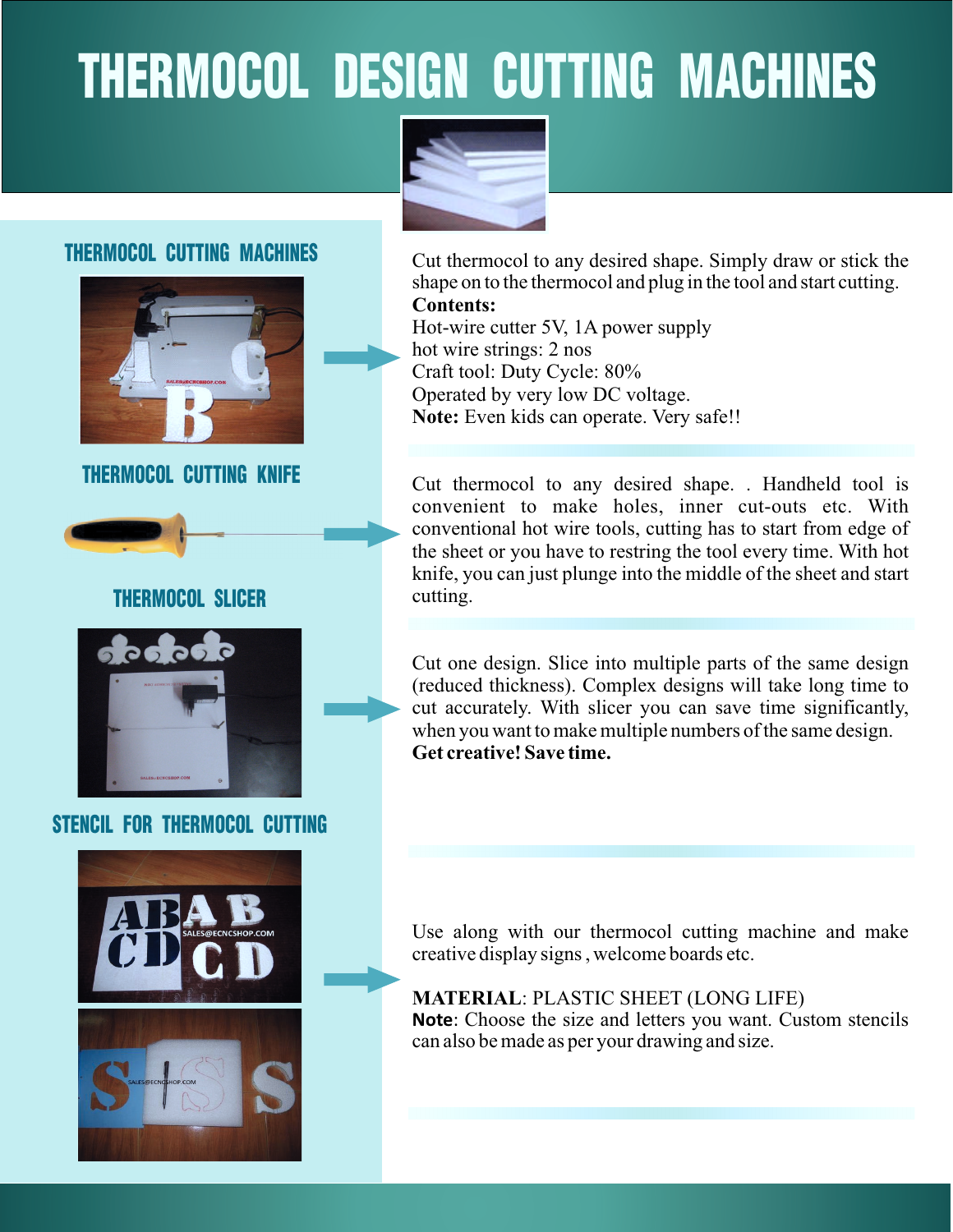# CNC THERMOCOL CUTTING MACHINE - 3D DESIGNS

### **Size : 2' x 2' x 3"**

**Cut 3d designs directly from computer to high-density thermocol. Use for interior decoration, pattern making, die & mould making etc**



### CNC MACHINE



**Design in Thermocol** 

# CNC THERMOCOL DESIGN CUTTING MACHINE





Cut any design directly from computer on to thermocol: upto 3" thickness. Cut intricate shapes, Jolly work, interior decoration patterns, marriage hall decoration patterns etc.

**Tools:** Hotknife, Pen plotter, multi CNC software. Hot knife can cut directly in Thermocol. Pen plotter can be used to make stencil in chart-paper etc. Plot once, cut stencil, & use stencil to cut any number of designs.

**Size : 2' x 2' x 3"**

See our India Mart Shop : http://www.indiamart.com/ svp-laser/thermocol-cutting-machines.html for details See our ebay shop : http://stores.ebay.in/ecncshop for details

# **Contact : sales@svplaser.com, Ph: 044-22450743**